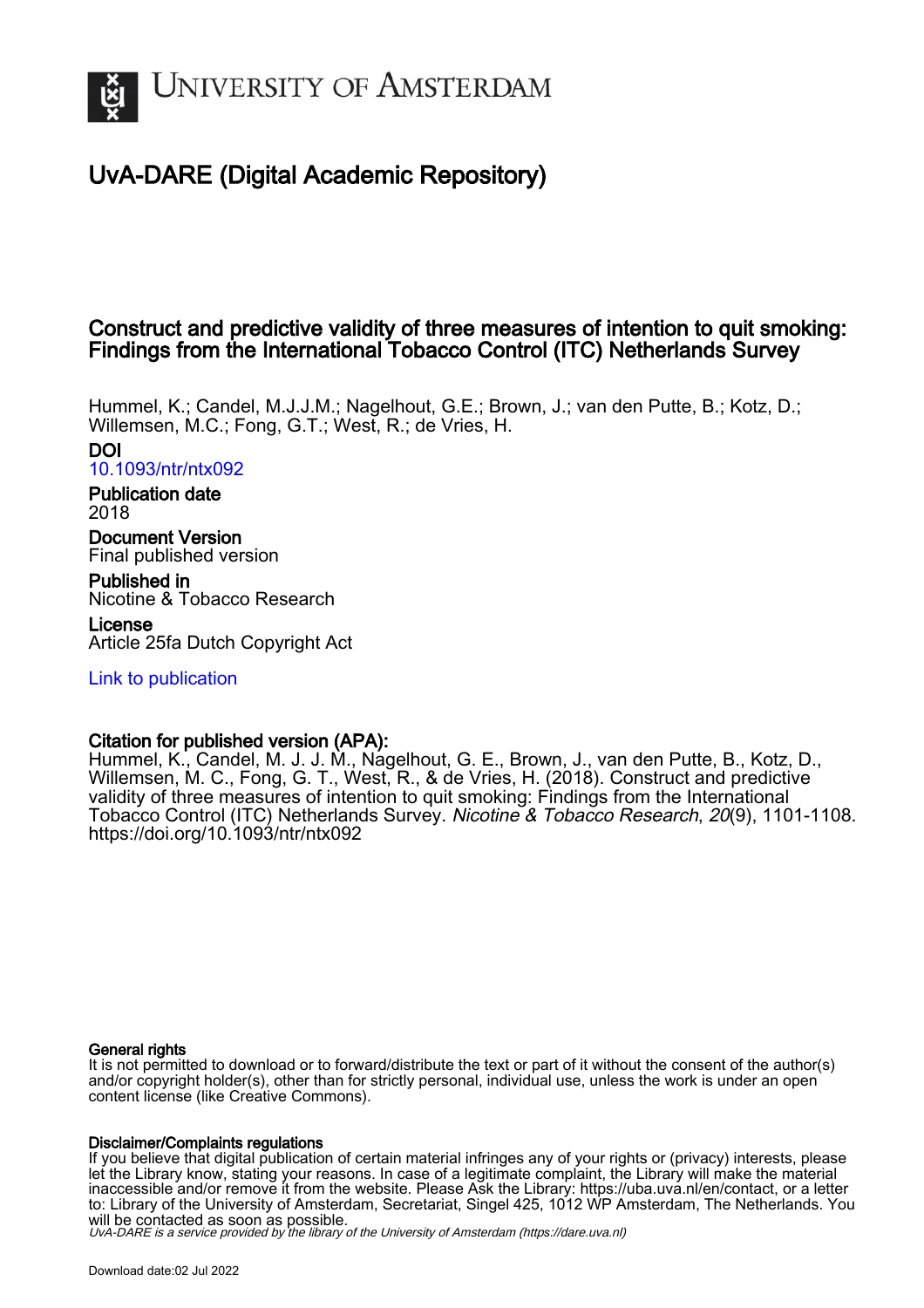

Original investigation

# **Construct and Predictive Validity of Three Measures of Intention to Quit Smoking: Findings From the International Tobacco Control (ITC) Netherlands Survey**

Karin Hummel MS $c^1$ , Math J. J. M. Candel PhD<sup>2</sup>, Gera E. Nagelhout PhD<sup>1[,3](#page-1-2)</sup>, **Jamie Brown Ph[D4](#page-1-3) , Bas van den Putte Ph[D5](#page-1-4)[,6](#page-1-5) , Daniel Kotz Ph[D3,](#page-1-2)[7](#page-1-6)[,8](#page-1-7) , Marc C. Willemsen Ph[D1,](#page-1-0)[9](#page-1-8) , Geoffrey T. Fong Ph[D10](#page-1-9)[,11,](#page-1-10)[12](#page-1-11), Robert West Ph[D8](#page-1-7) , Hein de Vries Ph[D1](#page-1-0)**

<span id="page-1-6"></span><span id="page-1-5"></span><span id="page-1-4"></span><span id="page-1-3"></span><span id="page-1-2"></span><span id="page-1-1"></span><span id="page-1-0"></span>1 Department of Health Promotion, Care and Public Health Research Institute, Maastricht University, Maastricht, The Netherlands; 2 Department of Methodology and Statistics, Care and Public Health Research Institute, Maastricht University, Maastricht, The Netherlands; <sup>3</sup>Department of Family Medicine, Care and Public Health Research Institute, Maastricht University, Maastricht, The Netherlands; 4 Research Department of Clinical, Educational and Health Psychology, University College London, London, United Kingdom; <sup>5</sup>Department of Communication, University of Amsterdam (ASCoR), Amsterdam, The Netherlands; <sup>s</sup>Trimbos Institute, Netherlands Institute for Mental Health and Addiction, Utrecht, The Netherlands; <sup>7</sup>Institute of General Practice, Addiction Research and Clinical Epidemiology unit, Medical Faculty of the Heinrich-Heine-University Düsseldorf, Düsseldorf, Germany; 8 Cancer Research UK Health Behaviour Research Centre, University College London, London, United Kingdom; 9 Dutch Alliance for a Smokefree Society, The Hague, The Netherlands; <sup>10</sup>Department of Psychology, University of Waterloo, Waterloo, ON, Canada; 11Ontario Institute for Cancer Research, Toronto, ON, Canada; 12School of Public Health and Health Systems, University of Waterloo, Waterloo, ON, Canada

<span id="page-1-11"></span><span id="page-1-10"></span><span id="page-1-9"></span><span id="page-1-8"></span><span id="page-1-7"></span>Corresponding Author: Karin Hummel, MSc, P. Debyeplein 1, 6229 HA Maastricht, The Netherlands. Telephone: 31 43 388 2400*;*  Fax: +31 43 367 1032; E-mail: [karin.hummel@maastrichtuniversity.nl](mailto:karin.hummel@maastrichtuniversity.nl?subject=)

## **Abstract**

**Introduction:** The aim of the study was to compare the construct validity and the predictive validity of three instruments to measure intention to quit smoking: a Stages of Change measure, the Motivation To Stop Scale (MTSS), and a Likert scale. We used the Theory of Planned Behavior as theoretical framework.

**Methods:** We used data from the International Tobacco Control Netherlands Survey. We included smokers who participated in three consecutive survey waves (*n* = 980). We measured attitude, subjective norm, and perceived behavioral control in 2012, intention to quit with three instruments in 2013, and having made a quit attempt in the last year in 2014. We conducted Structural Equation Modeling with three models for the instruments of intention separately and with one model that included the three instruments simultaneously.

**Results:** All three instruments of intention were significantly and positively related to attitude and perceived behavioral control but none was related to subjective norm. All three instruments were significantly and positively related to making a quit attempt. The relation of the Likert scale with making a quit attempt ( $\beta$  = 0.38) was somewhat stronger than that of the Stages of Change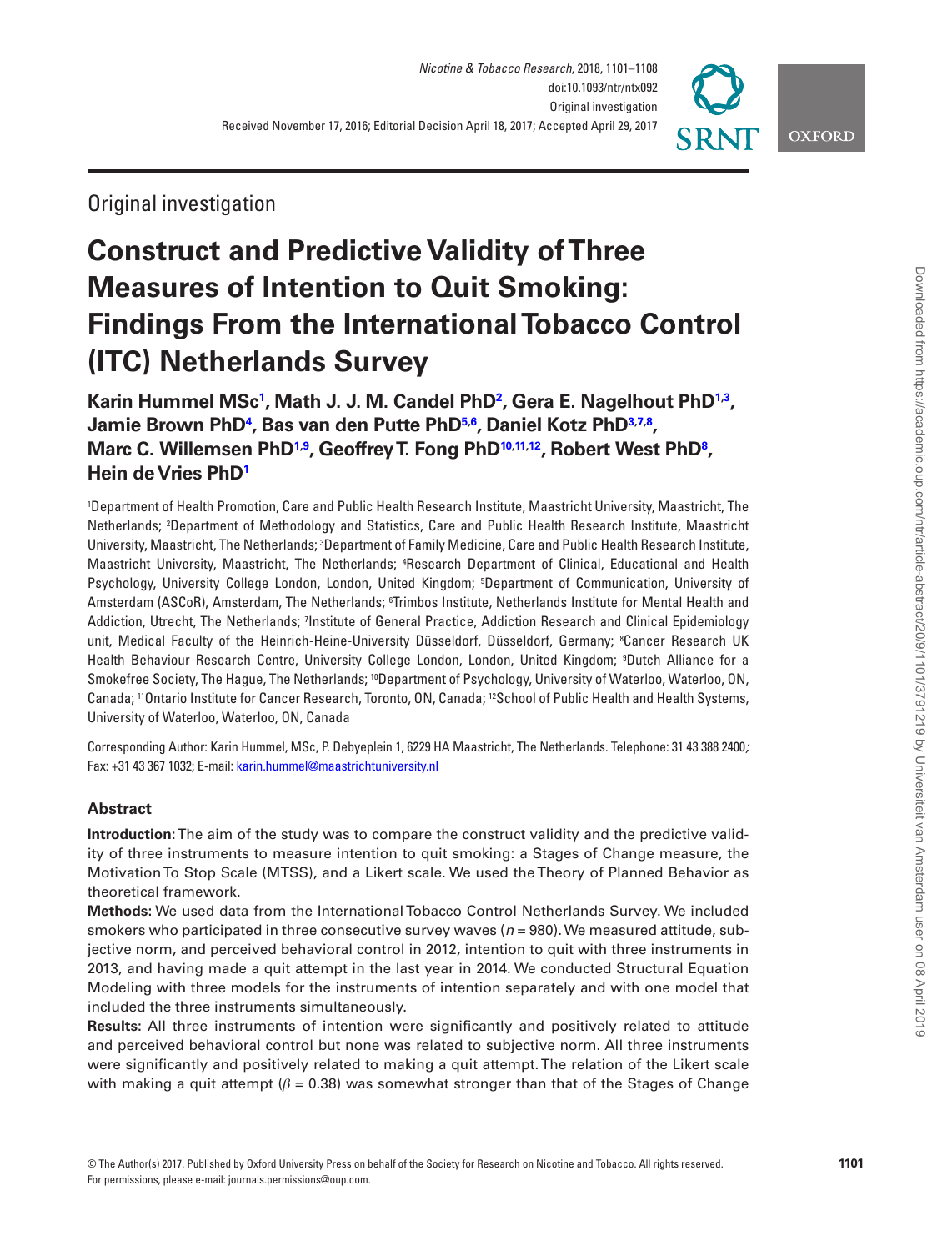measure ( $\beta$  = 0.35) and the MTSS ( $\beta$  = 0.22). When entering the three instruments together into one model, only the Likert scale was significantly related to making a quit attempt.

**Conclusions:** All three instruments showed reasonable construct validity and comparable predictive validity. Under the studied conditions, the Likert scale performed slightly better than the Stages of Change measure and the MTSS.

**Implications:** An assessment of the Stages of Change, the Motivation To Stop Scale, and a Likert scale showed comparable predictive and construct validity as measures for intention to quit smoking. All three instruments can be used in future research; however, under the studied theoretical framework, that is, the Theory of Planned Behavior, the Likert scale performed slightly better than the other two instruments.

## **Introduction**

According to the Theory of Planned Behavior (TPB), if smokers evaluate smoking cessation as positive (attitude), if they think that important others want them to quit smoking (subjective norm), and if they are convinced that they can quit (perceived behavioral control), this results in high intention to quit, leading to a higher like-lihood of actually quitting.<sup>1[,2](#page-7-1)</sup> Previous research has confirmed that intention to quit is the strongest predictor of making a future quit attempt.[3](#page-7-2)[,4](#page-7-3) It is important for researchers to use the most valid instruments to assess these theoretical concepts. The aim of our study was to determine and compare the construct validity and the predictive validity of three different instruments that were used to measure intention to quit smoking in previous research: (1) an assessment of the Stages of Change, (2) the Motivation To Stop Scale (MTSS), and (3) intention measured by a Likert scale.

The Stages of Change concept is part of the Transtheoretical Model,<sup>[5](#page-7-4)</sup> which distinguishes three stages before behavior change: precontemplation (not planning to quit), contemplation (planning to quit within the next 6 months), and preparation (planning to quit within the next month). In the present study, we used a slightly modified algorithm and subdivided the precontemplators by adding a group of smokers who plan to quit smoking beyond the next 6 months because previous research has shown that the group of precontemplators often is not homogenous.<sup>6-11</sup> The MTSS was developed for use in large-scale tracking surveys by West et al. in collaboration with the English Department of Health, and is based on the PRIME Theory of motivation[.12](#page-7-6) The instrument incorporates intention (eg, "I intend to stop smoking in the next month"), desire (eg, "I want to stop smoking"), and belief (eg, "I think I should stop smoking") to quit.<sup>[13](#page-7-7)[,14](#page-7-8)</sup> Another frequently used method to measure intention to quit smoking is by means of a Likert scale, for example, by asking how likely it is that smokers would quit within a specific time frame.<sup>15-18</sup>

Previous studies assessing the validity of measures of intention to quit smoking have been conducted for the Stages of Change, and these have found mixed results[.19–23](#page-7-10) Studies about the validity of the MTSS have found a good predictive validity of the instrument.<sup>[13](#page-7-7)[,14](#page-7-8)</sup> We are not aware of any studies about the validity of Likert intention scales in tobacco control research. To the best of our knowledge, this is the first study that analyzes and compares three different measures of intention to quit smoking regarding their construct and predictive validity. Construct validity refers to the extent to which an instrument adequately assesses the theoretical construct it is intended to and was designed to measure.<sup>24</sup> In particular, hypothesized relations of a construct with other constructs should then be reflected by the empirical relations between measurements of these constructs. In the

present study, an instrument of intention has good construct validity if it is positively related to measurements of attitude, subjective norm, perceived behavioral control, and making a quit attempt. Predictive validity refers to the extent to which an instrument can predict a certain outcome that is measured later in time.<sup>25</sup> In the current study, a strong association between the instruments for intention and making a quit attempt would be indicative of good predictive validity.

In the present study, we addressed the following research questions: (1) which of the three instruments has the best construct validity? (2) which of the three instruments has the best predictive validity? and (3) do the different instruments have added value when used together in one model?

## **Methods**

#### Design and Sample

We used data from three consecutive survey waves from the International Tobacco Control (ITC) Netherlands Survey, which is part of the global ITC Project.<sup>26-28</sup> The ITC Netherlands Survey follows a prospective cohort design with annual surveys. Data for Wave 6 were collected in May–June 2012, for Wave 7 in May–June 2013, and for Wave 8 in May–June 2014. The ITC Netherlands Surveys were conducted using computer-assisted web interviews among a probability sample of Dutch smokers and quitters.<sup>[29](#page-7-14)</sup> Respondents who were lost to follow-up between survey waves were replenished by recruiting new respondents from the same sampling frame.<sup>[30](#page-8-0)</sup>

For the current study, we included respondents aged 15 years and older who participated in Waves 6–8 (*n* = 1210) and who were smoking in Waves 6 and 7. This resulted in an analysis sample size of  $n = 980$ . Respondents were classified as smoker if they had smoked at least 100 cigarettes in their lifetime and were currently smoking cigarettes at least monthly.

## Measurements

#### **Covariates (2012)**

An overview of the measured variables is given in [Table 1](#page-4-0). We included sex, age, monthly gross household income, level of completed education, the Heaviness of Smoking Index (HSI), daily versus occasional smoking status, and whether or not respondents had made a quit attempt in the previous year (measured in 2012) as covariates into the analyses. Age was categorized into: 15–24 years, 25–39 years, 40–54 years, and 55 years and older. Monthly household income was categorized into three levels: low (<2000 Euros), moderate (2000–3000 Euros), and high (>3000 Euros). Completed education was also categorized into three groups: low (primary education and lower prevocational secondary education), moderate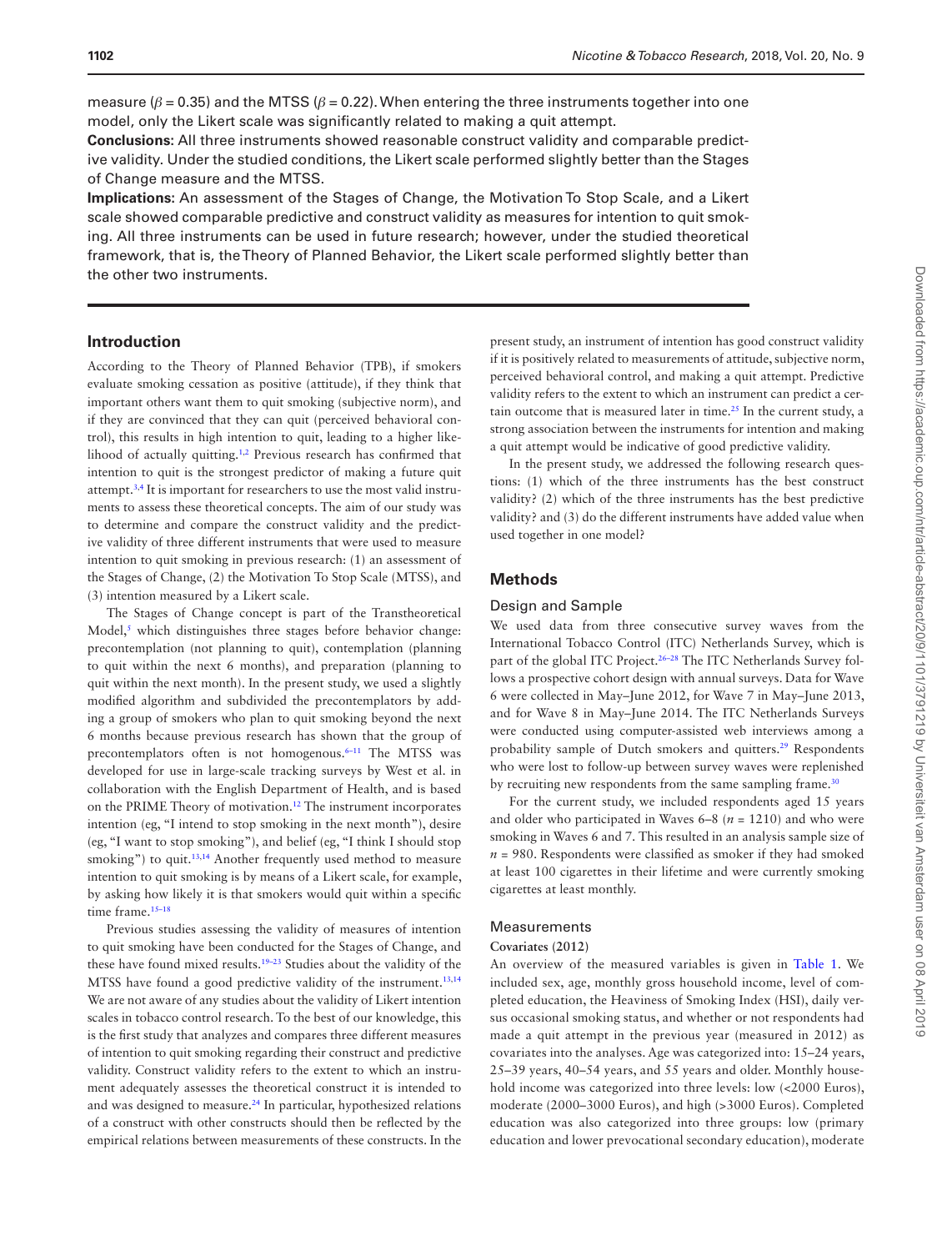(middle prevocational secondary education and secondary vocational education), and high (senior general secondary education, [pre] university education, and higher professional education). The HSI was used as indicator of the level of nicotine dependence. This index is the sum of the categorized number of cigarettes smoked per day and the time to the first cigarette of the day. The HSI ranges from 0 to 6, with a higher score indicating higher nicotine dependence.<sup>[31](#page-8-1)</sup>

#### **TPB Determinants of Intention to Quit (2012)**

Smokers' attitude toward quitting smoking was measured by asking: "If you quit smoking within the next 6 months, this would be…" Respondents used a five-point Likert scale to indicate their responses on three continua: unwise to wise, unpleasant to pleasant, and negative to positive.[32](#page-8-2) Cronbach's alpha for these items was 0.84.

Subjective norm about quitting was measured by asking smokers: "How do you think that most of the people who are important to you would feel about your quitting smoking within the next 6 months?" Respondents answered this question on a five-point Likert scale  $(1 =$  strongly disapprove,  $5 =$  strongly approve)[.18](#page-7-15)

Perceived behavioral control to quit smoking was measured by asking smokers: "Suppose you want to quit smoking within the next 6 months, will you be able to resist smoking when: …you just woke up?", "…you have experienced something annoying?", "…you are having a cup of coffee or tea?", "…you are drinking alcohol?', and "… you are offered a cigarette?" Response options for these questions were "I will certainly be able" (5), "I will probably be able" (4), "Maybe I will be able, maybe not" (3), "I will probably not be able" (2), and "I will certainly not be able"  $(1).<sup>33</sup>$  Cronbach's alpha for these items was 0.84.

#### **Intention to Quit (2013)**

The first measure of intention was an assessment based on the Stages of Change. Smokers were asked: "Are you planning to quit smoking: …within the next month?" (4), "…within the next 6 months?" (3), "…sometime in the future, beyond 6 months?" (2), and "…or are you not planning to quit?" (1)[.6–8](#page-7-5) Respondents also had the opportunity to answer with "don't know". Those respondents were subsequently asked: "If you had to choose, what would you answer to this question be: Are you planning to quit smoking…" with the same response options as used in the first question.

The second measure was the MTSS. Smokers were asked: "Which of the following best describes you?" Response options were: "I don't want to stop smoking" (1), "I think I should stop smoking but don't really want to" (2), "I want to stop smoking but haven't thought about when" (3), "I really want to stop smoking but don't know when I will" (4), "I want to stop smoking and hope to soon" (5), "I really want to stop smoking and intend to in the next 3 months" (6), and "I really want to stop smoking and intend to in the next month"  $(7).$ <sup>[13](#page-7-7)</sup>

For the third measure, we used the question: "Are you planning to quit smoking within the next 6 months?" Respondents answered this question on a five-point Likert scale  $(1 = \text{very unlikely}, 2 = \text{unlikely},$  $3 =$  maybe, maybe not,  $4 =$  likely,  $5 =$  very likely).<sup>[18](#page-7-15)</sup>

#### **Quit Attempts (2014)**

To measure whether respondents had attempted to quit, we asked all respondents: "Have you made any attempts to stop smoking in the last year?" (yes/no).<sup>3</sup>

#### **Ethics**

The ITC Netherlands Surveys received clearance by the University of Waterloo's Office of Research Ethics.

### Statistical Analyses

Respondents had the opportunity to refuse to answer the included survey questions or to answer with "don't know". These response options were recoded into missing values. The variable with most missing values was income (30.4%, *n*=298). The missing values of all variables were filled using multiple imputation. This procedure saves persons for the analysis and thus yields more power for statistical testing. Analysis based on multiple imputation is a valid procedure in case the data are missing at random, that is, the missingness only depends on variables included in the analysis.<sup>34</sup> Because the percentage of incomplete cases was 47%, following guidelines on the number of imputations,<sup>35</sup> analysis results are presented that are based on 50 imputed data sets.

We conducted attrition analyses, sample description, and correlation analyses using SPSS 21.0. To examine the construct and predictive validities of the three instruments for intention, we performed Structural Equation Modeling using Mplus 7.3.[36](#page-8-6) The Comparative Fit Index (CFI), the Tucker–Lewis Index (TLI), and the Root-Mean-Square Error of Approximation (RMSEA) were used to determine the model fits. A good model fit was indicated if the CFI and the TLI were more than 0.90 and the RMSEA was less than 0.05[.37](#page-8-7) We entered attitude and perceived behavioral control as latent constructs into the analyses. All other concepts were measured with single items and therefore entered as observed variables. The three measures of intention were not normally distributed and therefore specified as categorical variables. We adjusted all analyses for the previously described covariates. We furthermore applied sampling weights for age and gender to make the data representative for the population of Dutch smokers. To answer the first two research questions, we tested the model three times, with one model for each measure of intention. To answer research question three, we tested the model with all three instruments entered simultaneously. We calculated the degree of multicollinearity for all models, and this turned out to be low. The variance inflation factors ranged from 2.47 to 2.76 for the three intention instruments. The cutoff points for these values vary, but in general, variance inflation factors smaller than 10 indicate that the degree of multicollinearity is not problematic.[38](#page-8-8)[,39](#page-8-9)

## **Results**

## Attrition Analyses

We compared respondents who were included in the analysis sample  $(n = 980)$  with respondents who were excluded, either because they quit smoking in Wave 7 or dropped out of the cohort (*n* = 624). The mean age of smokers who were included (40.8 years) was higher than the mean age of smokers who were excluded  $(36.1 \text{ years})$   $(t = 5.97,$ *p* < .001). Smokers who were included had a higher level of nicotine dependence  $(t = 2.29, p < .05)$ . The proportion of daily smokers compared to occasional smokers was higher in the analysis sample than in the group that was excluded ( $\chi^2$  = 10.1,  $p$  < .01). Smokers who were included into the analysis sample and smokers who were excluded did not differ regarding the sex distribution, their income, education, attitude toward quitting, perceived behavioral control to quit, subjective norm about quitting, and any of the three intention instruments.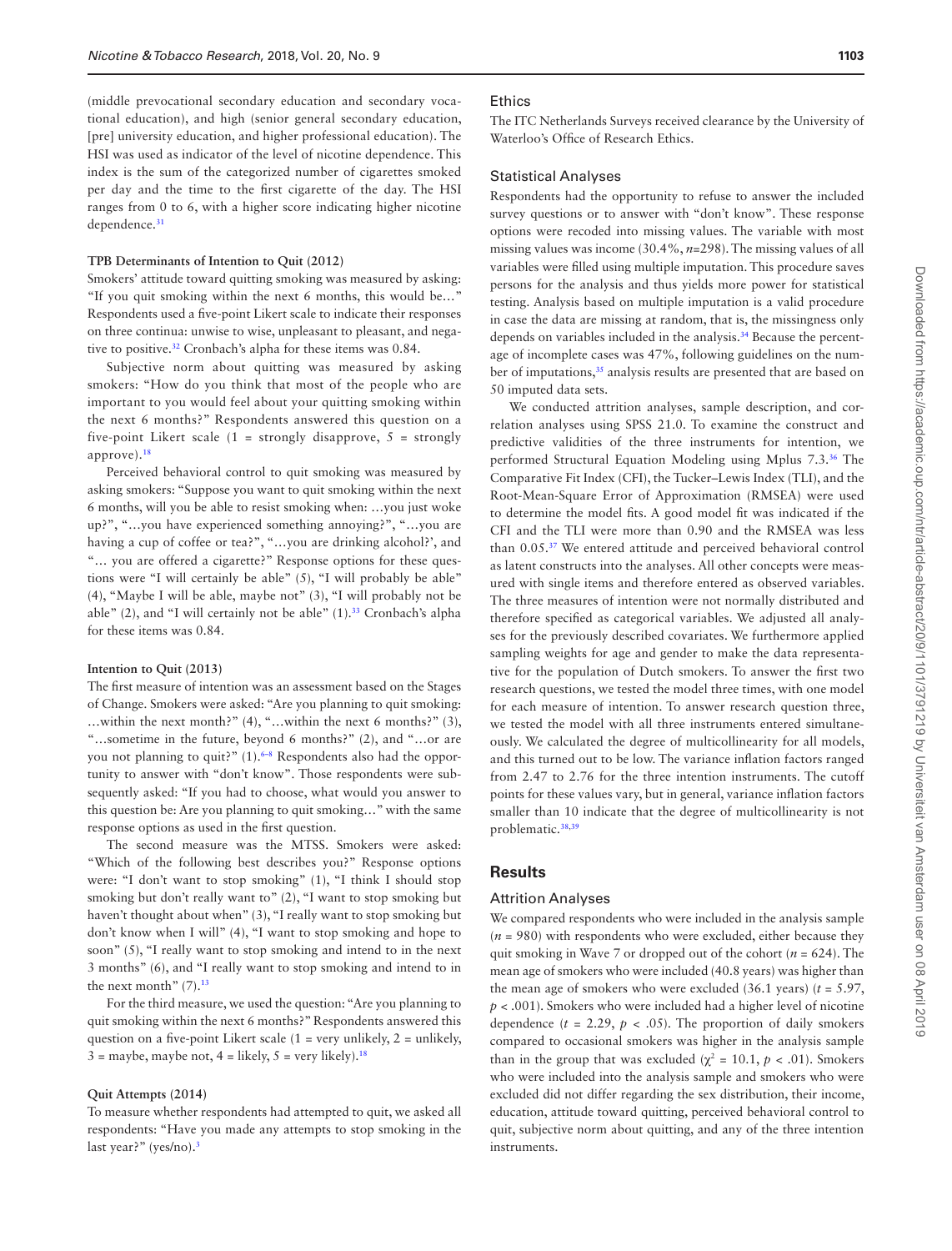#### Sample Description

In 2012, most respondents of the analysis sample  $(n = 980)$  were daily smokers (93.1%) and had made no quit attempt in the previous year (70.7%) (see [Table 1\)](#page-4-0). Furthermore, most respondents had quite a low intention to quit smoking in 2013. Regarding the Stages of Change measure, most smokers (58.9%) planned to quit sometime in the future, beyond 6 months. Almost one-third of the smokers (32.6%) scored level 2 of the MTSS, indicating that they thought they should stop smoking but did not really want to. Most smokers (39.1%) scored level 3 of the Likert scale, indicating that they "maybe or maybe not" would quit smoking within the next 6 months. In 2014, 33.5% of the respondents had made a quit attempt in the previous year.

## Correlations

[Table 2](#page-5-0) shows the correlations between the TPB determinants (measured in 2012), the three intention measures (in 2013), and making a quit attempt (in 2014). Attitude, subjective norm, and perceived behavioral control were significantly correlated with all three intention instruments. Attitude correlated more strongly (range from  $r = 0.35$  to  $r = 0.39$ ) with all three instruments than subjective norm (range from  $r = 0.15$  to  $r = 0.24$ ) and perceived behavioral control (range from  $r = 0.19$  to  $r = 0.24$ ). Furthermore, attitude was highly correlated with subjective norm ( $r = 0.48$ ,  $p < .001$ ). All three measures of intention correlated significantly with making a quit attempt (the Likert scale:  $r = 0.35$ ,  $p < .001$ ; the Stages of Change measure:  $r = 0.32$ ,  $p < .001$ ; and the MTSS:  $r = 0.31$ ,  $p < .001$ ).

#### Structural Equation Models

## **Models with Separate Instruments of Intention**

The model fit indicators of the three models were reasonable (CFI =  $0.93-0.94$ , TLI =  $0.88-0.89$ , RMSEA =  $0.03-0.04$ ). The factor loadings of attitude and perceived behavioral control were all significant.

The model that included the Stages of Change measure explained 25% of the variance in making a quit attempt. Attitude ( $\beta$  = 0.37,  *< .001) and perceived behavioral control (* $*β* = 0.16, *p*$  *< .01) were* significantly and positively related to the Stages of Change measure, but subjective norm was not significantly related ( $\beta$  = 0.04,  $p$  = .43) (see [Figure 1A\)](#page-5-1). Furthermore, the Stages of Change measure was significantly and positively related to making a quit attempt ( $\beta$  = 0.35,  $p < .001$ ).

The model that included the MTSS explained 20% of the variance in making a quit attempt. Attitude was significantly and positively related to the MTSS ( $\beta$  = 0.43,  $p$  < .001), as was perceived behavioral control ( $\beta$  = 0.09,  $p$  < .05) (see [Figure 1B](#page-5-1)). In contrast, subjective norm was not related to the MTSS ( $\beta$  = -0.01,  $p$  = .77). Moreover, the MTSS was significantly and positively related to making a quit attempt ( $\beta$  = 0.22,  $p$  < .001).

The model that included the Likert scale explained 27% of the variance in making a quit attempt. Attitude  $(\beta = 0.32, p < .001)$  and perceived behavioral control ( $\beta$  = 0.18,  $p$  < .001) were significantly and positively related to the Likert scale, but subjective norm was not  $(\beta = -0.04,$  $p = .38$ ) (see [Figure 1C\)](#page-5-1). The Likert scale was also significantly and positively related to making a quit attempt ( $\beta$  = 0.38,  $p$  < .001).

#### **Model With All Three Instruments of Intention**

[Figure 2](#page-6-0) shows the results of the model with all three instruments of intention entered at once. All three instruments were related to attitude. The Stages of Change measure and the Likert scale were also

<span id="page-4-0"></span>**Table 1.** Sample Characteristics for 2012, 2013, and 2014 (Weighted Data)

| Included measures                                             | Analysis sample ( $n = 980$ ) |  |  |  |
|---------------------------------------------------------------|-------------------------------|--|--|--|
| 2012                                                          |                               |  |  |  |
| Sex                                                           |                               |  |  |  |
| Male, %                                                       | 50.3                          |  |  |  |
| Age                                                           |                               |  |  |  |
| 15–24 years, $%$                                              | 21.4                          |  |  |  |
| 25-39 years, %                                                | 25.2                          |  |  |  |
| 40–54 years, $%$                                              | 30.0                          |  |  |  |
| 55 years and older, %                                         | 23.4                          |  |  |  |
| Income                                                        |                               |  |  |  |
| Low, $%$                                                      | 44.4                          |  |  |  |
| Moderate, %                                                   | 31.5                          |  |  |  |
| High, %                                                       | 24.0                          |  |  |  |
| Education                                                     |                               |  |  |  |
| Low, $\%$                                                     | 31.8                          |  |  |  |
| Moderate, %                                                   | 47.3                          |  |  |  |
| High, %                                                       | 20.9                          |  |  |  |
| Heaviness of Smoking Index                                    | 2.36(1.50)                    |  |  |  |
| $(HIS)$ , mean $(SD)^*$                                       |                               |  |  |  |
| Smoking status                                                |                               |  |  |  |
| Daily smoker, %                                               | 93.1                          |  |  |  |
| Occasional smoker, %                                          | 6.9                           |  |  |  |
| Quit attempt made in the last                                 |                               |  |  |  |
| year                                                          |                               |  |  |  |
| Yes, $%$                                                      | 29.3                          |  |  |  |
| Attitude toward quitting, mean<br>$(SD)$ **                   | 3.98 (0.76)                   |  |  |  |
| Subjective norm about quitting,                               | 4.22(0.79)                    |  |  |  |
| mean $(SD)$ **                                                |                               |  |  |  |
| Perceived behavioral control to                               | 3.26(0.92)                    |  |  |  |
| quit, mean, (SD)**                                            |                               |  |  |  |
| 2013                                                          |                               |  |  |  |
| Stages of change, % (n)                                       |                               |  |  |  |
| Not planning to quit                                          | 17.9 (159)                    |  |  |  |
| Beyond 6 months,                                              | 58.9 (524)                    |  |  |  |
| Within the next 6 months                                      | 18.6 (165)                    |  |  |  |
| Within the next month                                         | 4.6(41)                       |  |  |  |
| Motivation To Stop Scale (MTSS), % (n)                        |                               |  |  |  |
| I don't want to stop smoking                                  | 18.6 (177)                    |  |  |  |
| I think I should stop smoking                                 | 32.6 (311)                    |  |  |  |
| but don't really want to                                      |                               |  |  |  |
| I want to stop smoking but                                    | 17.8 (170)                    |  |  |  |
| haven't thought about when                                    |                               |  |  |  |
| I really want to stop smoking<br>but I don't know when I will | 16.9 (161)                    |  |  |  |
|                                                               | 8.3(79)                       |  |  |  |
| I want to stop smoking and                                    |                               |  |  |  |
| hope to soon<br>I really want to stop smoking and             | 3.4(32)                       |  |  |  |
| intend to in the next 3 months,                               |                               |  |  |  |
| I really want to stop smoking and intend                      | 2.4(23)                       |  |  |  |
| to in the next month                                          |                               |  |  |  |
| Likert scale ("Are you planning to quit within                |                               |  |  |  |
| the next 6 months?"), $\%$ (n)                                |                               |  |  |  |
| Very unlikely                                                 | 20.3 (195)                    |  |  |  |
| Unlikely                                                      | 24.6 (237)                    |  |  |  |
| Maybe, maybe not                                              | 39.1 (376)                    |  |  |  |
| Likely                                                        | 8.8 (85)                      |  |  |  |
| Very likely                                                   | 7.2(69)                       |  |  |  |
| 2014                                                          |                               |  |  |  |
| Quit attempt made in the last year                            |                               |  |  |  |
| Yes, $%$                                                      | 33.5                          |  |  |  |

\*On a scale from 0 to 6, \*\*on a scale from 1 to 5.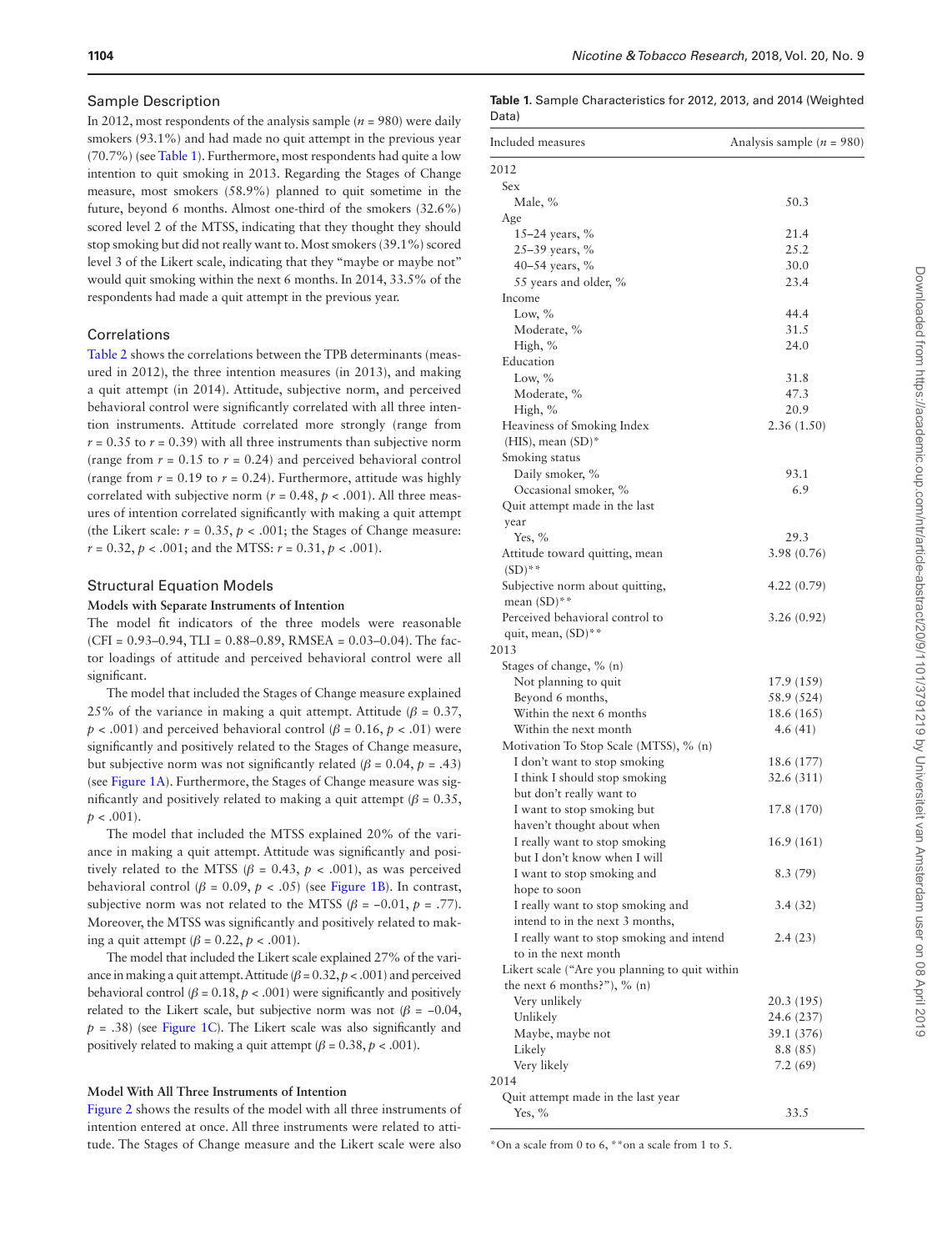<span id="page-5-0"></span>**Table 2.** Pearson Correlations Between the TPB Determinants (2012), Intention to Quit Measures (2013), and Making a Quit Attempt (2014)

| Included measures                              |          |          |         | 4        |          | 6        |      |
|------------------------------------------------|----------|----------|---------|----------|----------|----------|------|
| 1. Attitude toward quitting (2012)             | 1.00     |          |         |          |          |          |      |
| 2. Subjective norm about quitting (2012)       | $.48***$ | 1.00     |         |          |          |          |      |
| 3. Perceived behavioral control to quit (2012) | $.19***$ | .05      | 1.00    |          |          |          |      |
| 4. Stages of Change (2013)                     | $39***$  | $24***$  | $.22**$ | 1.00     |          |          |      |
| 5. Motivation to Stop Scale (MTSS) (2013)      | $.39***$ | $.20***$ | $.19**$ | $.71***$ | 1.00     |          |      |
| 6. Likert scale (2013)                         | $.35***$ | $.15***$ | $24***$ | $.69***$ | $.67***$ | 1.00     |      |
| 7. Quit attempt (2014)                         | $.17***$ | $.11**$  | $10**$  | $.32***$ | $.31***$ | $.35***$ | 1.00 |

\*\**p* < .01, \*\*\**p* < .001.



$$
* \ p < .05, \ **p < .01, \ *** \ p < .001
$$

 $(B)$ 



\* p < .05, \*\*p < .01, \*\*\* p < .001





<span id="page-5-1"></span>\* p < .05, \*\*p < .01, \*\*\* p < .001

**Figure 1.** Structural Equation Models assessing the pathways between the TPB determinants (2012), (A) the Stages of Change measure (2013), (B) the MTSS (2013), (C) the Likert scale (2013) and making a quit attempt (2014). To simplify the presentation, the covariates and factor loadings were left out, and only pathways and estimates of interest are depicted. Dashed arrows indicate nonsignificant estimates. The reported results are for standardized variables. MTSS = Motivation To Stop Scale; TPB = Theory of Planned Behavior.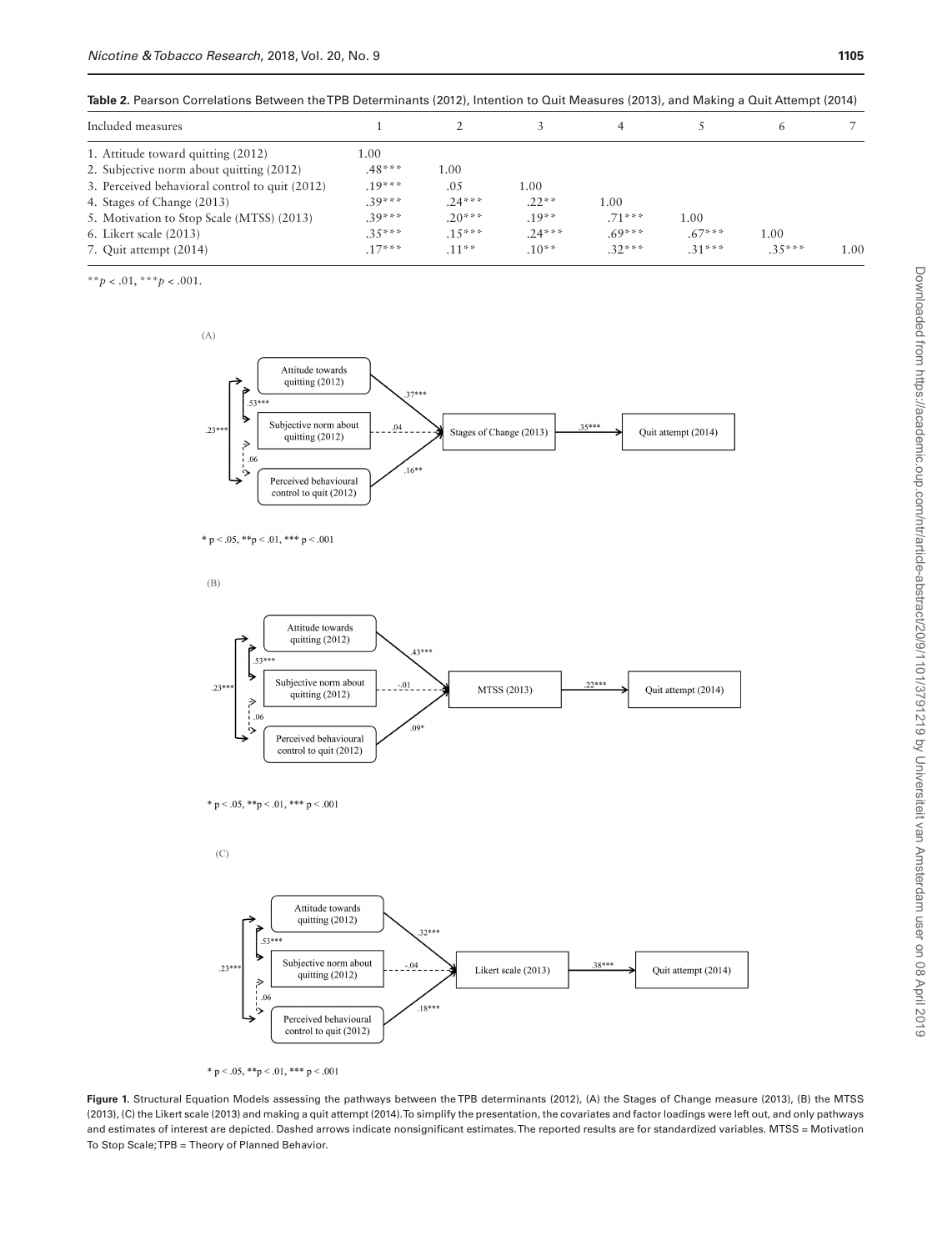

<span id="page-6-0"></span>\*  $p < .05$ , \*\* $p < .01$ , \*\*\*  $p < .001$ 

**Figure 2.** Structural equation model assessing the pathways between the TPB determinants (2012), the three instruments for intention to quit (2013) and making a quit attempt (2014). To simplify the presentation, the covariates and factor loadings were left out, and only pathways and estimates of interest are depicted. Dashed arrows indicate nonsignificant estimates. The reported results are for standardized variables. MTSS = Motivation To Stop Scale; TPB = Theory of Planned Behavior.

related to perceived behavioral control. However, in this model, only the Likert scale was significantly related to making a quit attempt  $(\beta = 0.31, p < .001)$ . The other two instruments did not have a significant contribution in addition to the Likert scale in explaining the variation in quit attempts.

## **Discussion**

The aim of the current study was to determine the construct as well as the predictive validity of three measures of intention to quit smoking in the context of the TPB.<sup>1</sup> We compared a measure of the Stages of Change, the MTSS, and a Likert scale.

Our first research question was which of the three instruments had the best construct validity. None of the tested instruments was positively related to subjective norm about quitting, but all of them were positively related to attitude about quitting, perceived behavioral control to quit, and attempts to quit. This indicates that all three instruments had comparable and reasonable construct validity in our study. Previous research has also found a weak relation between subjective norm and quit intention.<sup>[6](#page-7-5)[,40,](#page-8-10)[41](#page-8-11)</sup> Therefore, it is possible that our results are not an indicator for low validity of the instruments for quit intention but that subjective norm is actually weakly related to intention to quit smoking.

The second research question was which instrument had the best predictive validity. The model that included the Likert scale had the highest explained variance in making a quit attempt. Furthermore, the relation of the Likert scale with making a quit attempt was slightly stronger than the relation of the Stages of Change measure and the MTSS. Therefore, the predictive validity of the Likert scale was somewhat better than that of the Stages of Change measure and the MTSS. It should be noted that all three instruments were significantly positively related to making a quit attempt.

We also entered all three instruments together in one model to examine whether they would have added value to each other (third research question). Only the Likert scale was significantly and positively related to making a quit attempt in that model. The other two instruments seemed to add no extra information to the prediction of making a quit attempt. This means that in future studies, under conditions that are similar to those of the present study, it is not necessary to add more than one instrument of intention to a model that aims to explain quit attempts.

The three instruments used different response options and labels which led to different categorizations of intention, and smokers were allocated into subgroups in a different way. The Stages of Change measure uses four response options, and all of them include fixed time frames of when a smoker plans to quit. The MTSS is more sensitive by using seven response options of which some use fixed timeframes. The Likert scale only asks about the intention to quit in the next 6 months and uses no further timeframes. Researchers of future studies should be aware of those differences between the instruments. If one wants to use an instrument with the highest predictive validity and relatively high construct validity under the TPB, the Likert scale seems to be a good choice. However, if one wants to have more information about when exactly a respondent plans to quit and, for example, wants to tailor an intervention based on the moment a smoker intends to quit, a researcher might prefer using the Stages of Change measure or the MTSS.

## **Limitations**

The current study has several limitations. First of all, we only investigated whether attitude, subjective norm, and perceived behavioral control would be related to the three measures of intention to quit. It is possible that other constructs are related to intention as well, such as the "processes of change" of the Transtheoretical Model.<sup>42</sup> However, these variables were not included in the ITC Netherlands Survey. Second, we used mainly observed variables in the current study. It would be important to compare our results with models that solely use latent variables, in particular, for subjective norm because subjective norm was not related to any of the intention instruments. It is possible that full construct validity could not be shown due to the single item measure that we used for subjective norm, making correlations with this measure prone to attenuation effects because of its moderate reliability. Third, there was 1 year between the measurements of the TPB determinants, the measurements for intention to quit, and making a quit attempt. It is possible that a different time interval might produce different results. Fourth, we could not adjust our analyses for respondents' baseline intention to quit because the MTSS was only since 2013 included into the ITC Netherlands Survey. Finally, our results may not be fully generalizable to the whole population of Dutch smokers. Smokers who were less addicted and occasional smokers were more likely to be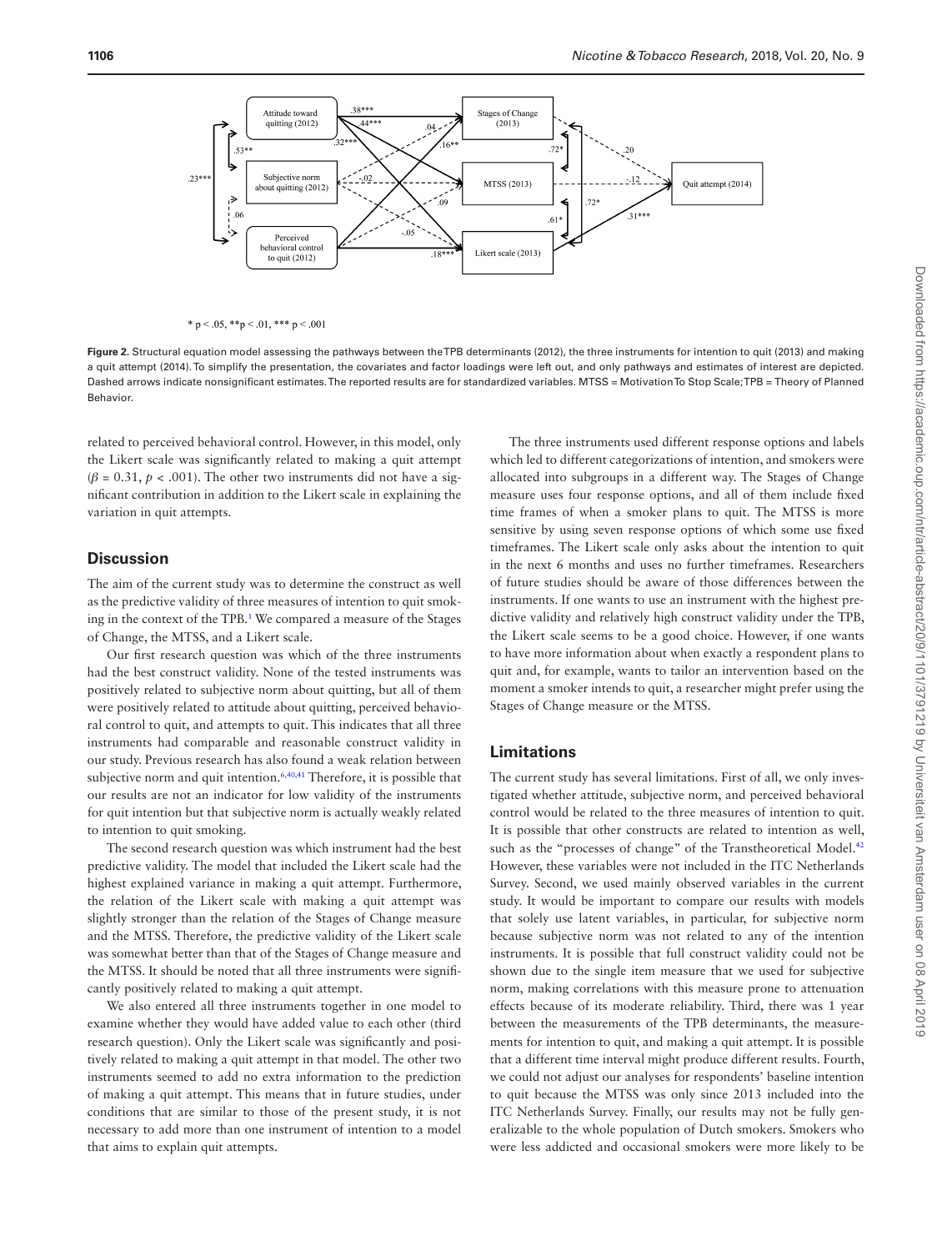excluded from the analyses. In particular, we found higher dropout of young respondents, which has been reported in a previous publication about attrition in the ITC Netherlands Survey.[30](#page-8-0)

## **Conclusion**

In this study of smokers in the Netherlands, a measure of the Stages of Change, the MTSS, and a Likert scale showed comparable and reasonable construct validity as well as comparable predictive validity as instruments of intention to quit. The conditions of construct validity and predictive validity were slightly better met by the Likert scale in comparison with the other two instruments in our study.

## **Funding**

The ITC Netherlands Surveys were supported by a grant from the Netherlands Organisation for Health Research and Development (ZonMw) (200130002). JB's post is funded by a fellowship from the Society for the Study of Addiction and Cancer Research UK also provide support (C1417/A14135). DK is funded by the Ministry for Innovation, Science and Research of the German Federal State of North Rhine-Westphalia ("NRW-Rückkehrprogramm"). Additional support was provided to GTF from a Senior Investigator Award from the Ontario Institute for Cancer Research and a Prevention Scientist Award from the Canadian Cancer Society Research Institute. RW is funded by Cancer Research UK (C1417/A14135).

## **Declaration of Interests**

JB has received unrestricted research grants relating to smoking cessation from Pfizer. RW undertakes research and consultancy and receives fees for speaking from companies that develop and manufacture smoking cessation medications (Pfizer, J&J, McNeil, GSK, Nabi, Novartis, and Sanofi-Aventis).

## **Acknowledgments**

Several members of the ITC Project team at the University of Waterloo have assisted in all stages of conducting the ITC Netherlands Survey, which we gratefully acknowledge. In particular, we thank Thomas Agar, the Project Manager of the ITC Europe Project, and Anne Quah, the Project Manager of the ITC Project.

## **References**

- <span id="page-7-0"></span>1. Ajzen I. The theory of planned behavior. *Organizational Behavior and Human Decision Processes 50*. Vol 21991:179–211.
- <span id="page-7-1"></span>2. De Vries H, Mudde A. Predicting stage transitions for smoking cessation applying the attitude – social influence – efficacy model. *Psychology & Health*. 1998;13(2):369–385.
- <span id="page-7-2"></span>3. Hyland A, Borland R, Li Q, et al. Individual-level predictors of cessation behaviours among participants in the International Tobacco Control (ITC) Four Country Survey. *Tob Control*. 2006;15(Suppl 3):iii83–iii94.
- <span id="page-7-3"></span>4. Vangeli E, Stapleton J, Smit ES, Borland R, West R. Predictors of attempts to stop smoking and their success in adult general population samples: a systematic review. *Addiction*. 2011;106(12):2110–2121.
- <span id="page-7-4"></span>5. Prochaska JO, DiClemente CC. The transtheoretical approach. In: Norcross JC, Goldfried MR, eds. *Handbook of Psychotherapy Integration*. 2nd ed. New York: Oxford University Press; 2005:147–171.
- <span id="page-7-5"></span>6. Nagelhout GE, de Vries H, Fong GT, et al. Pathways of change explaining the effect of smoke-free legislation on smoking cessation in The Netherlands. An application of the international tobacco control conceptual model. *Nicotine Tob Res*. 2012;14(12):1474–1482.
- 7. Hall PA, Fong GT, Yong HH, Sansone G, Borland R, Siahpush M. Do time perspective and sensation-seeking predict quitting activity among smokers? Findings from the International Tobacco Control (ITC) Four Country survey. *Addict Behav*. 2012;37(12):1307–1313.
- 8. Borland R, Partos TR, Yong HH, Cummings KM, Hyland A. How much unsuccessful quitting activity is going on among adult smokers? Data from the International Tobacco Control Four Country cohort survey. *Addiction*. 2012;107(3):673–682.
- 9. Dijkstra A, Bakker M, De Vries H. Subtypes within a sample of precontemplating smokers: a preliminary extension of the stages of change. *Addict Behav*. 1997;22(3):327–337.
- 10. Balmford J, Borland R, Burney S. Exploring discontinuity in prediction of smoking cessation within the precontemplation stage of change. *Int J Behav Med*. 2008;15(2):133–140.
- 11. Herzog TA, Blagg CO. Are most precontemplators contemplating smoking cessation? Assessing the validity of the stages of change. *Health Psychol*. 2007;26(2):222–231.
- <span id="page-7-6"></span>12. West R, Brown J. *Theory of Addiction*. 2nd ed. Oxford: John Wiley & Sons, Ltd.;  $2013$ .
- <span id="page-7-7"></span>13. Kotz D, Brown J, West R. Predictive validity of the Motivation To Stop Scale (MTSS): a single-item measure of motivation to stop smoking. *Drug Alcohol Depend*. 2013;128(1-2):15–19.
- <span id="page-7-8"></span>14. Hummel K, Brown J, Willemsen MC, West R, Kotz D. External validation of the Motivation To Stop Scale (MTSS): findings from the International Tobacco Control (ITC) Netherlands Survey. *Eur J Public Health*. 2017;27(1):129–134.
- <span id="page-7-9"></span>15. Wong NC, Cappella JN. Antismoking threat and efficacy appeals: effects on smoking cessation intentions for smokers with low and high readiness to quit. *J Appl Commun Res*. 2009;37(1):1–20.
- 16. Smit ES, De Vries H, De Munter L, Hoving C. Depressive symptoms' association with smoking-related cognitions and their influence on smoking cessation behaviour. *OA Epidemiology*. 2013;1(2).
- 17. Bakker EC, Nijkamp MD, Sloot C, Berndt NC, Bolman CA. Intention to abstain from smoking among cardiac rehabilitation patients: the role of attitude, self-efficacy, and craving. *J Cardiovasc Nurs*. 2015;30(2):172–179.
- <span id="page-7-15"></span>18. Van den Putte B, Yzer MC, Brunsting S. Social influences on smoking cessation: a comparison of the effect of six social influence variables. *Prev Med*. 2005;41(1):186–193.
- <span id="page-7-10"></span>19. Bondy SJ, Victor JC, O'Connor S, McDonald PW, Diemert LM, Cohen JE. Predictive validity and measurement issues in documenting quit intentions in population surveillance studies. *Nicotine Tob Res*. 2010;12(1):43–52.
- 20. Herzog TA. Analyzing the transtheoretical model using the framework of Weinstein, Rothman, and Sutton (1998): the example of smoking cessation. *Health Psychol*. 2008;27(5):548–556.
- 21. Velicer WF, Norman GJ, Fava JL, Prochaska JO. Testing 40 predictions from the transtheoretical model. *Addict Behav*. 1999;24(4):455–469.
- 22. Kraft P, Sutton SR, McCreath Reynolds H. The transtheoretical model of behaviour change: are the stages qualitatively different? *Psychology & Health*. 1999;14(3):433–450.
- 23. Dijkstra A, Conijn B, De Vries H. A match-mismatch test of a stage model of behaviour change in tobacco smoking. *Addiction*. 2006;101(7):1035–1043.
- <span id="page-7-11"></span>24. Nunnally JC, Bernstein IH. *Psychometric Theory*. 3rd ed. New York: McGraw-Hill; 1994.
- <span id="page-7-12"></span>25. Cronbach LJ, Meehl PE. Construct validity in psychological tests. *Psychol Bull*. 1955;52(4):281–302.
- <span id="page-7-13"></span>26. ITC Project. International Tobacco Control Policy Evaluation Project. 2016; [www.itcproject.org](http://www.itcproject.org). Accessed 9.6.2015.
- 27. Fong GT, Cummings KM, Borland R, et al. The conceptual framework of the International Tobacco Control (ITC) Policy Evaluation Project. *Tob Control*. 2006;15 Suppl 3:iii3-11.
- 28. Thompson ME, Fong GT, Hammond D, et al. Methods of the International Tobacco Control (ITC) Four Country survey. *Tob Control*. 2006;15 Suppl 3:iii12-18.
- <span id="page-7-14"></span>29. Nagelhout GE, Willemsen MC, Thompson ME, Fong GT, van den Putte B, de Vries H. Is web interviewing a good alternative to telephone interviewing?